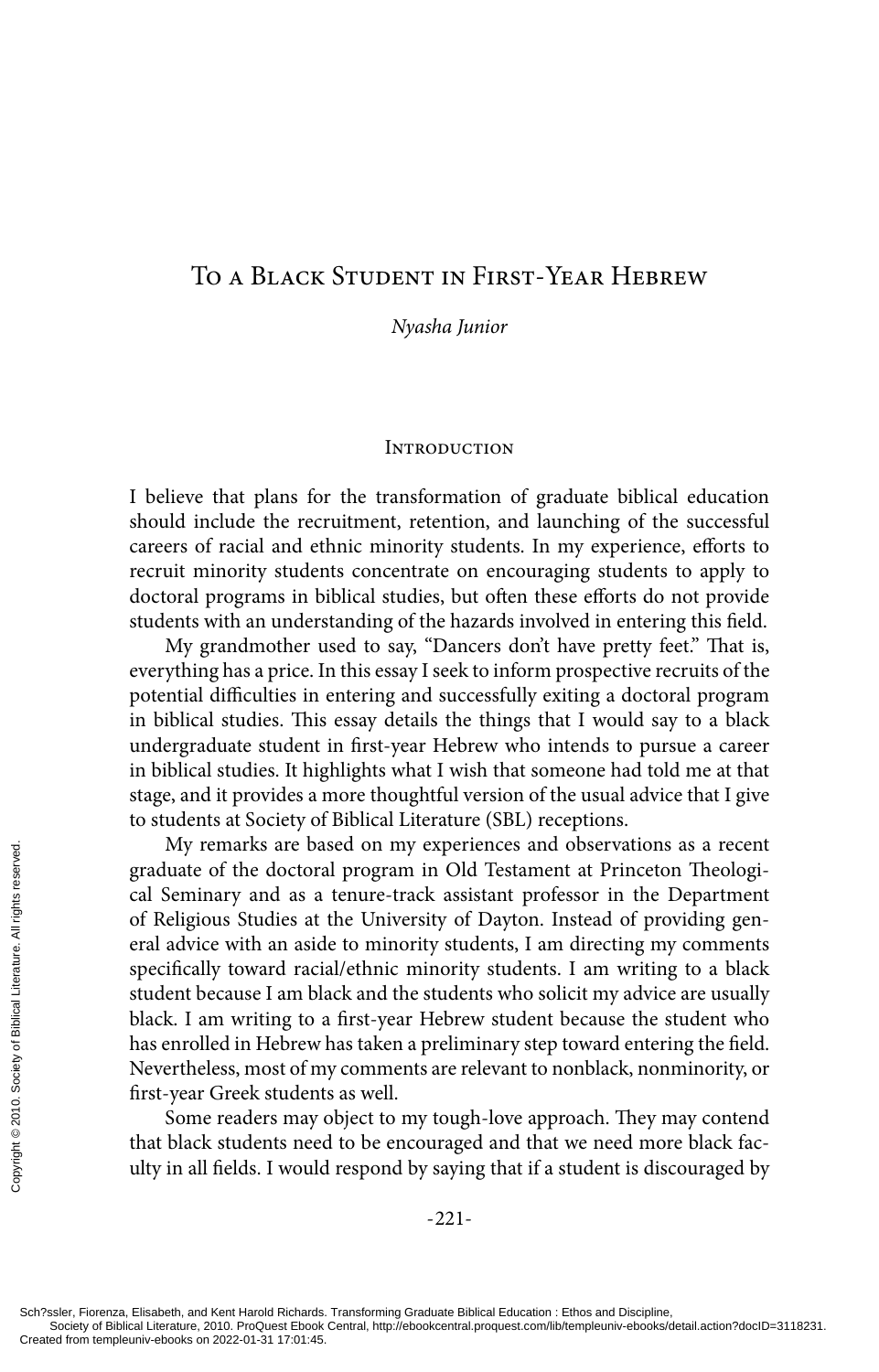one article, then she should not enter the field. I hope that the future of graduate biblical education includes more racial and ethnic minority students, but I want those students to get in and out of graduate school and to be around for the long run.

My parents instilled in me the principle: "Each one teach one." Usually, this principle applies to the importance of sharing the knowledge that you have acquired, especially with those who have not enjoyed similar opportunities. In this case, I have modified the principle: "Each one alert the others." My primary aim is to recruit students. This is my chosen profession. I love what I do, and I would like to see other blacks entering the field. Nevertheless, my route "ain't been no crystal stair," and I would be remiss if I did not seek to warn others who are considering this path. I will provide seven key points of advice for a hypothetical black student who seeks to enter biblical studies. These include:

- ▶ Learn more about the academy.
- Explore the field of biblical studies.
- Research doctoral programs.
- ▶ Seek advice from faculty.
- Seek advice from students.
- Plan your exit.
- Examine your motivations.

# Learn More about the Academy

You have experienced higher education as a student, but now you need to find out about the lives of faculty. From your perspective, professors teach a few classes and hold office hours once or twice a week. Otherwise, they exist in a state of suspended animation until the next class meeting. You need to learn how the other half lives. Educate yourself about faculty research, teaching, and service requirements. Learn the lingo. Become familiar with terms such as adjunct, tenure-track, ABD, CC, SLAC, and 4–4. Start reading higher-education journals such as the *Chronicle of Higher Education* and *Diverse Issues in Higher Education*. Read reputable websites and blogs devoted to academic affairs. For example, check out *Inside Higher Ed* and Tomorrow's Professor. Look at the Council of Graduate Schools website and its Ph.D. Completion Project. Also, see the American Association of University Professors website and its annual salary survey (see the suggested reading section below for a list of resources). Higher education is an industry: if you plan to seek employment in this industry, you need to learn more about it, just as if you were seeking employment in the automotive or health care industries. You can no longer think of it as "school." State of suspended anim<br>
how the other half live<br>
and service requiremen<br>
as adjunct, tenure-track<br>
cation journals such as<br> *in Higher Education*. Re<br>
affairs. For example, ch<br>
Look at the Council of<br>
Project. Also, see t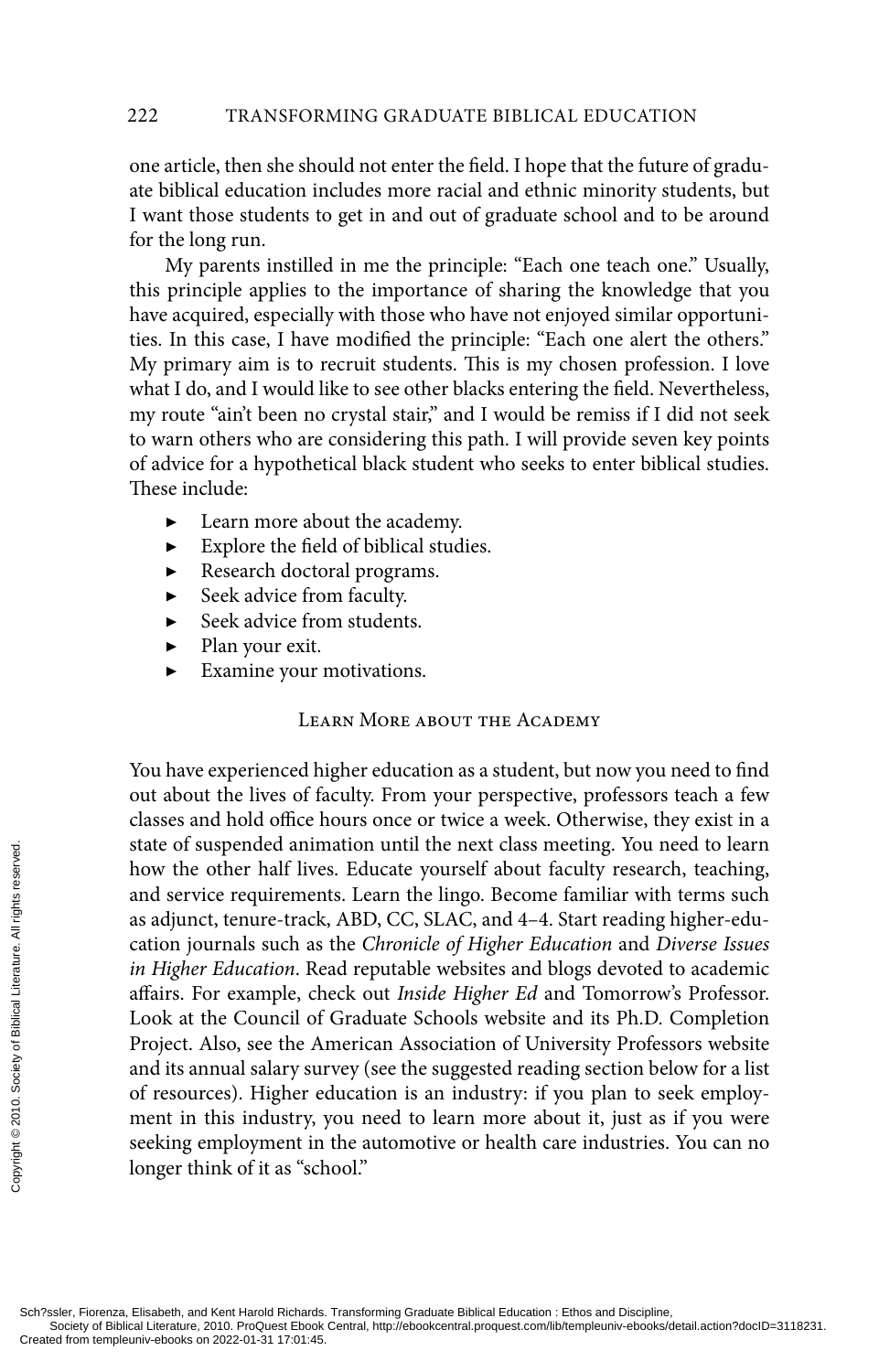#### Explore the Field of Biblical Studies

You may have a limited view of biblical studies based on one or two Bible courses and your interaction with faculty at your current institution. Now is the time to learn about the wider field and to gain a sense of the diversity of the field. Subscribe to the *Review of Biblical Literature* newsletter and start perusing peer-reviewed biblical studies journals such as the *Journal of Biblical Literature*, *Biblical Interpretation*, and *Catholic Biblical Quarterly*. Scan the table of contents to see what catches your eye and read the abstracts of articles that interest you.

Attend the Regional SBL Meeting in your area and the SBL Annual Meeting. Go to as many sessions as you can. If finances do not permit your attendance at a meeting, borrow a copy of the SBL abstracts and program book. Note the range of things that people do. You will not find everything interesting, but you can determine if you are getting excited about joining some of these conversations. Ask yourself, "Is this my tribe?"

You may think of biblical studies, religion, theology, and other fields as blending together. You should be aware that biblical studies is a separate field. It is text-based and divided into two main segments: Old Testament/Hebrew Bible (OT/HB) and New Testament/Christian origins (NT/CO). Scholars with degrees in related fields such as Near Eastern languages and civilizations or Judaic studies may work alongside of biblical scholars and even teach Bible courses, but those fields are not typically understood as biblical studies.

Before you commit to biblical studies check out our colleagues on the other side of the aisle in the American Academy of Religion (AAR). See the AAR program book and flip through the *Journal of the American Academy of Religion* to determine if you are still interested in the SBL side. Note that some biblical scholars conduct multidisciplinary research that crosses AAR-SBL lines. Nevertheless, often these scholars developed or pursued these interests after the successful completion of their doctoral studies and in some cases after receiving tenure. For example, New Testament scholar Vincent Wimbush directs the Institute for Signifying Scriptures at the Claremont Graduate University. He conducts and facilitates multidisciplinary research on the importance and role of scripture within reading communities, but his 1983 Harvard University dissertation was titled "Ώς μή: Paul's Use of an Expression in the Context of Understandings of 'World' in Early Christianity (1 Cor 7:29–35)." In other words, it may take years before you can engage in the kind of exciting work that more established scholars can. If you are certain that you are interested in combining interests and investigating topics like film and Bible, ethics and Bible, or hip hop and Bible, you may wish to consider applying to programs in those areas rather than to biblical studies programs. Exerces the successful contains obtained lines. Nevertheless, ofte<br>after the successful con<br>after receiving tenure. I<br>bush directs the Institut<br>University. He conduce<br>importance and role of<br>Harvard University diss<br>sion in

Sch?ssler, Fiorenza, Elisabeth, and Kent Harold Richards. Transforming Graduate Biblical Education : Ethos and Discipline,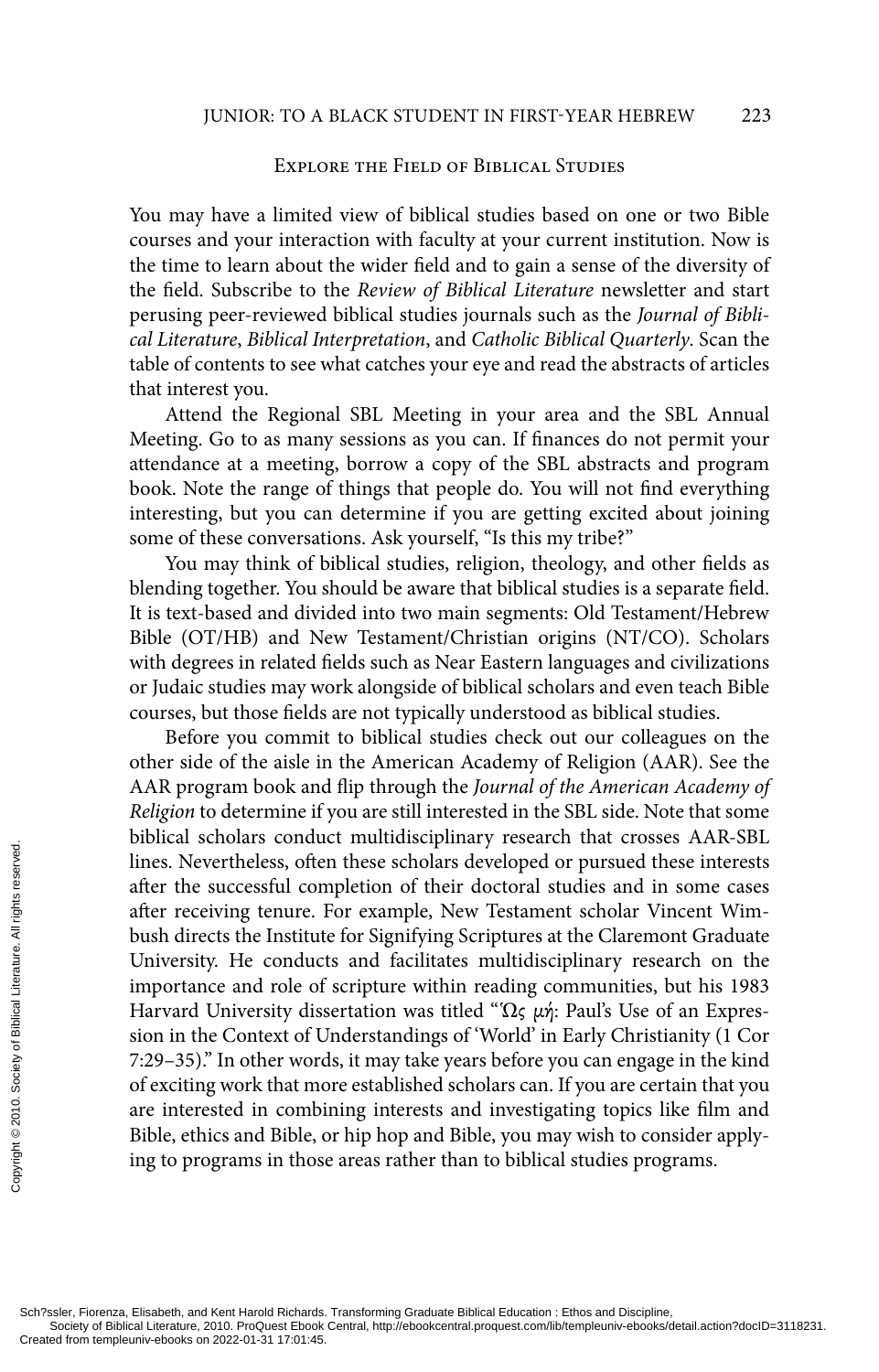#### 224 TRANSFORMING GRADUATE BIBLICAL EDUCATION

### Research Doctoral Programs

If you are still interested in pursuing doctoral biblical studies, as a first step, you must decide if you are leaning toward OT/HB or NT/CO. Then, start to compile a short list of programs that you want to consider. You are not looking simply for brand name schools. Ask your professors for the names of top-tier programs that have a good placement record. Your professors will differ on the ranking of those programs, but the same few programs are usually on everyone's list. If you have particular requirements or restrictions, you may need to add additional programs to the list.

Investigate the programs on your initial list. Programs differ greatly in terms of admissions requirements, financial support, program requirements, and faculty specialization. Study the websites for these programs. Look at the CVs of the biblical studies faculty to determine where they received their doctoral degrees. Consider adding some of these programs to your list. Make a grid with key elements for each program and determine which programs interest you most.

One central question to ask is if you are a good "fit." In part, this means that your interests fit with what the program offers and specifically with the interests of some of its faculty. For example, if you are interested in postmodernism and postcolonial hermeneutics, you will not fit well with a program that focuses on archaeology and ancient Israelite history and religion. You may be a good candidate, but you have to be a great candidate for a particular program. The admissions committee wants to know that you have done your due diligence and that you are interested in what its program offers.

### Seek Advice from Faculty

You need some good advice, and you are probably not getting it right now. In my experience, black students who express interest in pursuing doctoral studies receive encouragement from all quarters. Professors who have taught you, teaching assistants who have graded your work, and classmates who know of your outstanding academic performance beam enthusiastically when you mention that you are thinking of pursuing doctoral studies. You do not need this pat on the head. In fact, you should be wary of this. CREAT FORGORAL EXERCT FORGORAL EXERCT FROM THE SOCIETY OF SOCIETY OF SOCIETY AND THE MANUSOR COPYRIGHT OF SOCIETY OF SOCIETY OF SOCIETY OF SOCIETY OF SOCIETY OF SOCIETY OF SOCIETY OF SOCIETY OF SOCIETY OF SOCIETY OF SOCIE

At a cocktail party a couple of years ago, I mentioned a particular black M.Div. student who was interested in applying to doctoral programs in biblical studies. Those who had taught him and interacted with him agreed that he was a mediocre and overconfident student who would have difficulty in gaining admission to a program, especially given his lack of language training. Despite this consensus, one senior scholar explained that he would never dis-

Sch?ssler, Fiorenza, Elisabeth, and Kent Harold Richards. Transforming Graduate Biblical Education : Ethos and Discipline,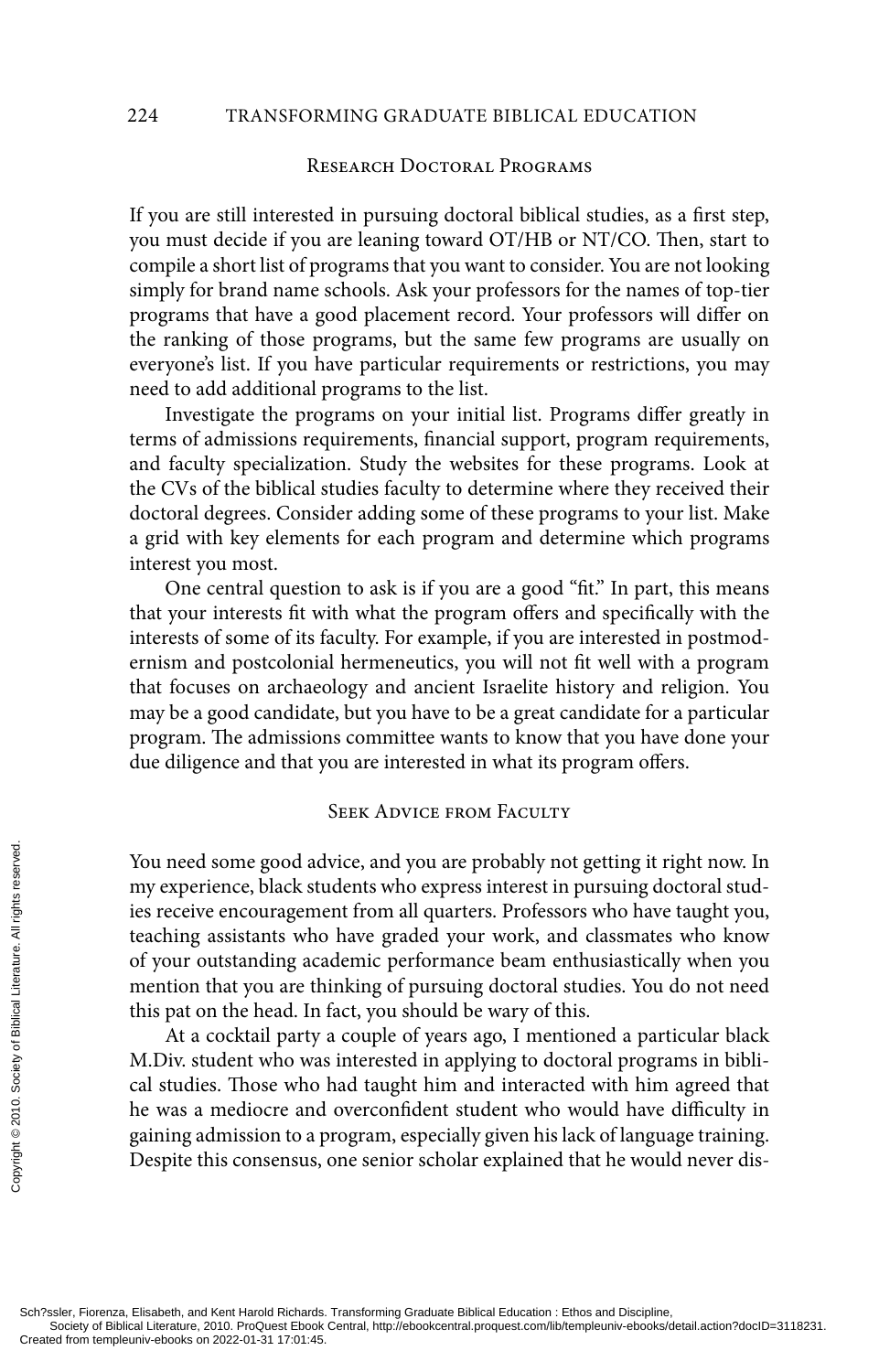courage a racial/ethnic minority student under any circumstances regardless of his assessment of the student's potential. He feared being labeled as a racist if he offered anything other than encouragement.

I was fortunate to receive discouragement from my first Hebrew professor. When I told him that I wanted to pursue a Ph.D. in Hebrew Bible, he asked, "Are you independently wealthy?" When I replied in the negative, he said, "Then, I don't recommend it." He wanted to end the conversation there, but I pressed him to tell me what he would tell someone who was determined to do it anyway. Eventually, he told me about the challenges of successfully completing a doctoral program and the difficulties of landing a tenure-track job. Another professor who taught Old Testament did not encourage or discourage. Instead, he began to list the things that I needed in order to be a competitive applicant, including language requirements, GPA expectations, and GRE scores. He told me if I did not gain admission to and receive full funding from a top-tier program, then I should pack up my BDB and find something else to do. I was sobered but determined.

To obtain good advice, find the faculty member who you know is willing to kill the dream. You are thinking of this person right now because she is the one person whose advice you do not want. Find a professor who will tell you the cold hard truth. Ideally, that person should be a biblical scholar, but it is more important to find someone that you trust to tell you the truth. Share your current transcript and GRE scores (if available). Talk about your current interests and plans to apply to programs. If you are applying soon, ask "What are my chances of gaining admission to programs?" or "How would you rate my current academic preparedness?" Ideally, if you are a few years away from applying, ask "What can I do to be a competitive applicant?" Of course, one can overcome the odds, but most folks in academia have a pretty good idea of what will cut it and what will not. At the NFL Combine, a potential player who runs the 40-yard dash in 6.0 will not secure a running back position. Sure, there are exceptions, but you should be realistic about your application.

# **SEEK ADVICE FROM STUDENTS**

Faculty members have a wealth of experience, but often, they have forgotten or repressed their memories of graduate school. Talk to those with their boots on the ground. If you do not have access to graduate students in biblical studies at your current institution, make sure that you attend the SBL Regional and Annual Meetings. At the Annual Meeting, attend the student orientation and the women's student orientation (if you are a woman). Also, attend receptions for racial/ethnic minorities and sessions that focus on racial/ethnic minority hermeneutics. Even if you are not interested in that session, you will have an Example the 40-yard of Sure, there are exception<br>
Sure, there are exception<br>
Sure, there are exception<br>
or the ground. If you do<br>
ies at your current instit<br>
Annual Meetings. At the<br>
the women's student ori<br>
for racial/eth

Sch?ssler, Fiorenza, Elisabeth, and Kent Harold Richards. Transforming Graduate Biblical Education : Ethos and Discipline,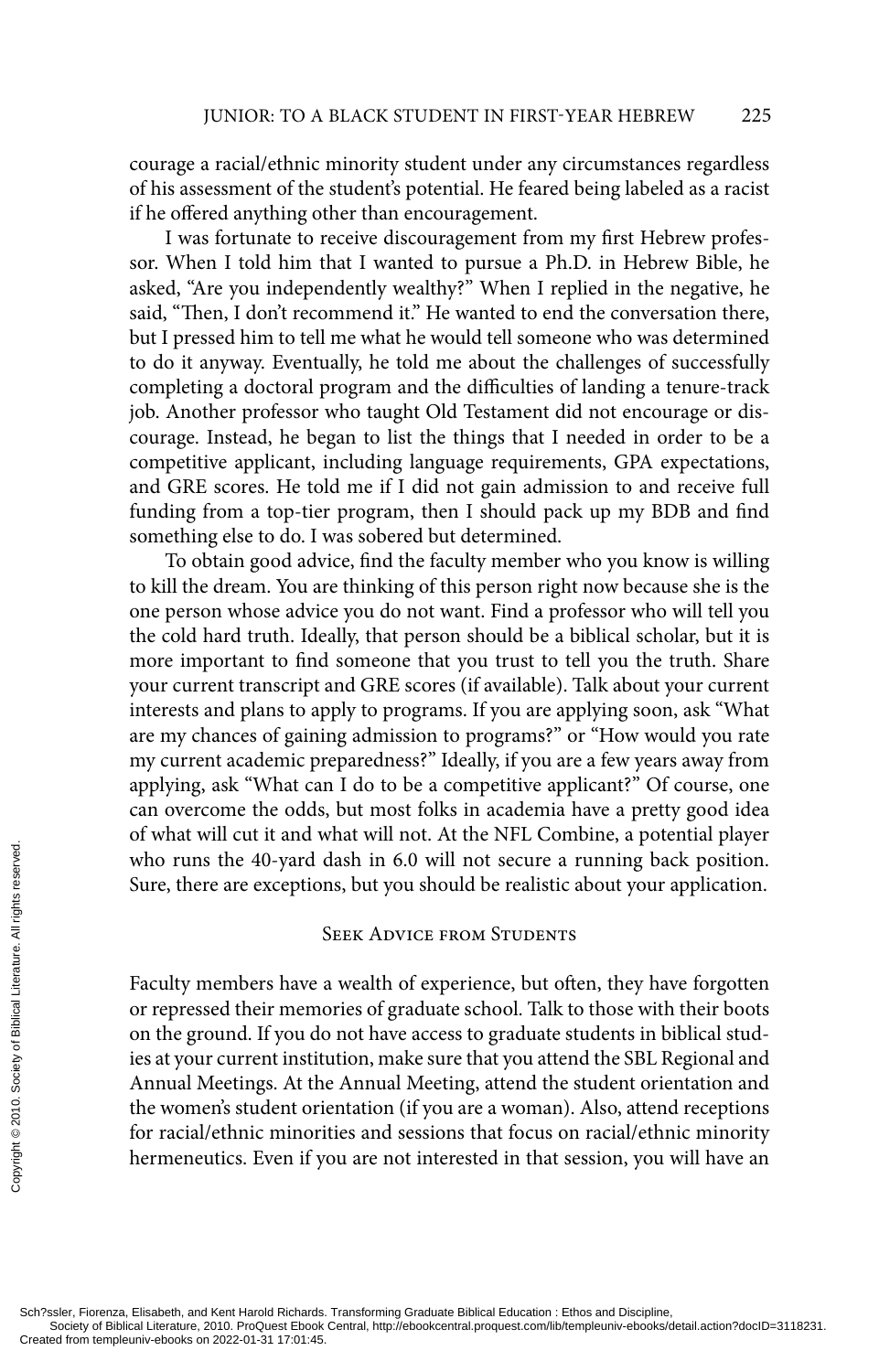opportunity to talk to a number of racial/ethnic minority faculty and students in one place. Introduce yourself and explain your interests and plans. If possible, use a snowball approach and ask someone with whom you have a good conversation to introduce to you to other faculty and/or students. Do not limit yourself to seeking advice from racial/ethnic minority faculty and students. I have found that most people are more than happy to offer their advice.

Find students who are one, two, and three steps ahead of you. The steps will vary depending on whether you are a masters student, an undergraduate, or an undergraduate who will pursue a masters before applying to doctoral programs. For example, if you are a first-year M.Div. student, find an M.Div. senior who is applying to or has recently been accepted to a doctoral biblical studies program; find a doctoral student in coursework; and find a doctoral student who is taking exams. Of course, it will be useful to talk to any student in one of the programs to which you plan to apply, but you should make sure that you cover your bases with these three types of students.

Using this scenario, ask the student who is one step ahead of you what he has learned about the application process. To which programs did he apply and why? Which language courses and Bible courses has he taken? What advice would he offer about the application process? Ask the student who is two steps ahead what she learned about the admissions game and getting started. To which programs did she apply and to which programs did she gain admission? Why did she choose her current program? Which courses is she taking now? How has she handled the transition to doctoral student? For the student who is three steps ahead of you, ask about his coursework experiences. Which exams is he taking? Did he have a choice of exams? How does he feel about his decision to enter this program? How long will it take to complete the program?

If you develop a good rapport with some students, ask them about some of the personal costs of graduate school. Graduate school is tough in any field, but anecdotally, biblical studies is more difficult partly because language requirements tend to increase time to completion. You do not need to ask personal questions. Instead, ask about what she has seen among colleagues. Any typical cohort of students may experience divorce, staggering debt, chronic depression, eating disorders, or substance abuse. The toll on family members may be even greater. One professor advised me that one of the keys to successful graduate studies is having a family that thrives on neglect. CREAT FORMAT FROM THE POSTABLE SURFACT AND THAT AND THAT AND THAT AND THAT AND THAT AND THAT AND THAT AND THAT AND SAMELY SOCIETY OF THAT AND A DEPTH SAMELY SOCIETY OF THAT A BOOK SAMELY SOCIETY OF THAT ALL RIGHTS SOCIETY

Talk to as many students as you can. Recognize that even students in the same program have different experiences of that program. For instance, a male professor may meet male graduate students at his home office and offer them a beer while they discuss the NBA playoffs and possible proposal topics. That same professor may meet female graduate students in the school cafeteria and

Sch?ssler, Fiorenza, Elisabeth, and Kent Harold Richards. Transforming Graduate Biblical Education : Ethos and Discipline,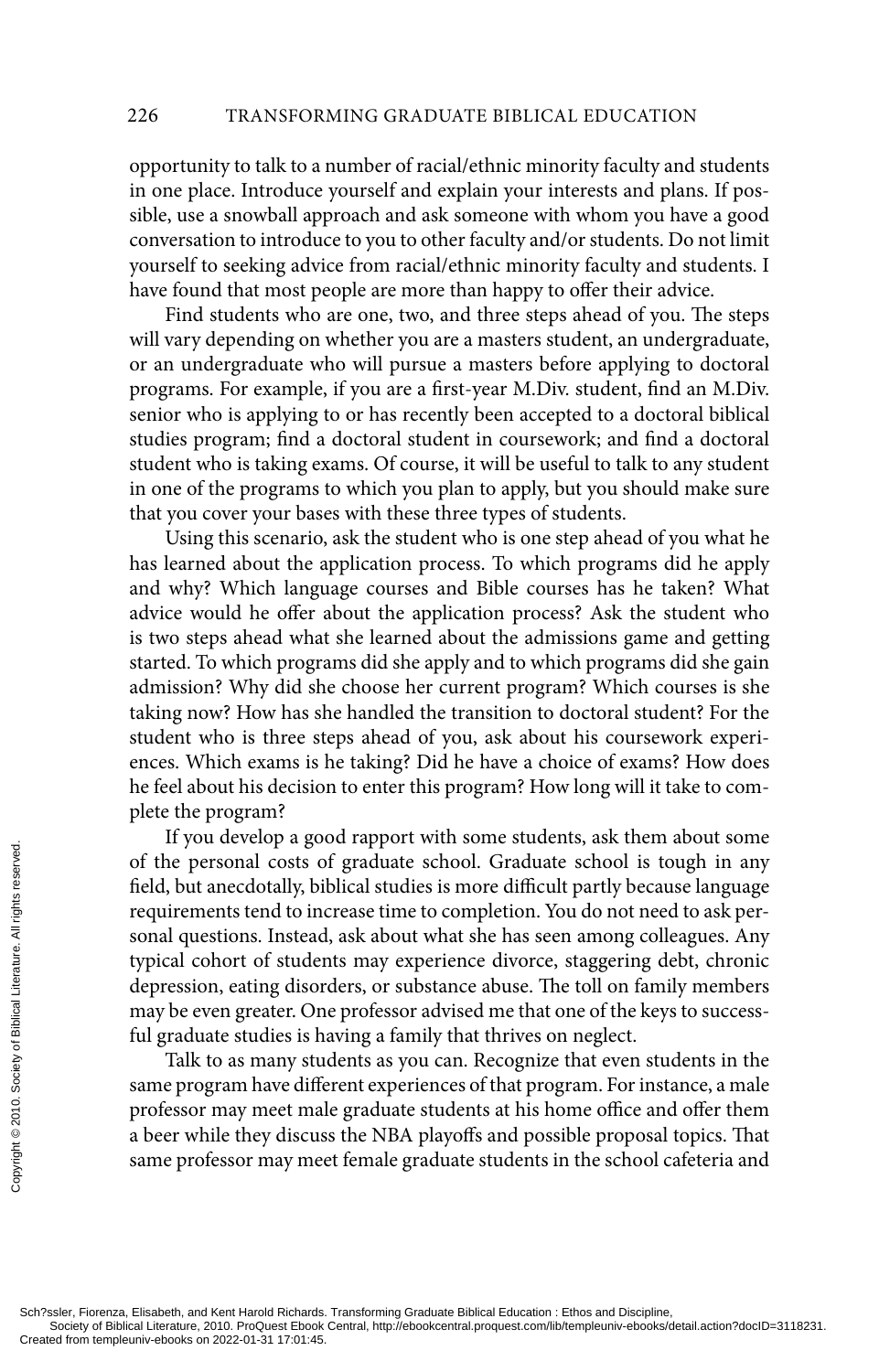talk only about work-related matters. One dissertation advisor may provide advisees with a mentoring relationship that includes job-hunting advice and invitations to Sunday dinner, while another advisor may know nothing more personal about her advisees than their email addresses. Also, single students may feel comradeship by working together in late-night study groups, while married students in the same program may experience isolation by working alone at home after putting their kids to bed.

Black students who talk to me are often in their third year of the M.Div. before they begin to consider applying to doctoral programs. This is rather late in the game. If you follow my recommended steps, you can determine if and how you should proceed. As well, often black students tell me of their desire to enter biblical studies due to encouragement that they have received from faculty. Here is some advice: a star college quarterback is not necessarily a star NFL quarterback. The pro game has a different pace with different challenges and demands. Likewise, a great undergraduate/masters student is not necessarily a good candidate for doctoral biblical studies. You may have earned an A on a final Hebrew exam or on an exegesis paper. You are probably out-performing your current classmates and may have received some attention and affirmation from your professors. Get over it. A high GPA and a "great job" and smiley face on your paper do not necessarily indicate that you are ready for doctoral biblical studies. You will have to elevate your current A-game significantly.

Graduate school is not a warm, welcoming, and affirming experience. You are not a beautiful and unique snowflake. I have not experienced any overt racial or gender discrimination in classroom settings; instead, most students that I know would agree that professors are equal opportunity torturers. One of my former professors makes *American Idol*'s Simon Cowell look like Mister Rogers. No one will ask you to journal your feelings about a text. Your colleagues and professors will critique your writing and ideas in public. One professor said of a colleague's paper, "It was like modern art—interesting but ultimately unintelligible." As such, you must develop a thick skin.

Faculty will brag about the star student who graduated in record time, published an award-winning dissertation, and wrote a best-selling novel in her free time after putting her triplets to bed. That will not be you. Instead, listen when students tell you about the phantom of the program. Almost every program has one. He is a ninth-, twelfth-, or fifteenth-year student who is seen on campus almost as often as an ivory-billed woodpecker. You want to hear the horror stories about exam failure, proposal rejection, loss of financial aid, the death of an advisor, and fighting among dissertation committee members. Of course, some of the details have been exaggerated, but you need to be scared out of your mind before you sign up for this. Created from templeuniv-ebooks on 2022-01-31 17:01:45. Copyright © 2010. Society of Biblical Literature. All rights reserved.

Sch?ssler, Fiorenza, Elisabeth, and Kent Harold Richards. Transforming Graduate Biblical Education : Ethos and Discipline,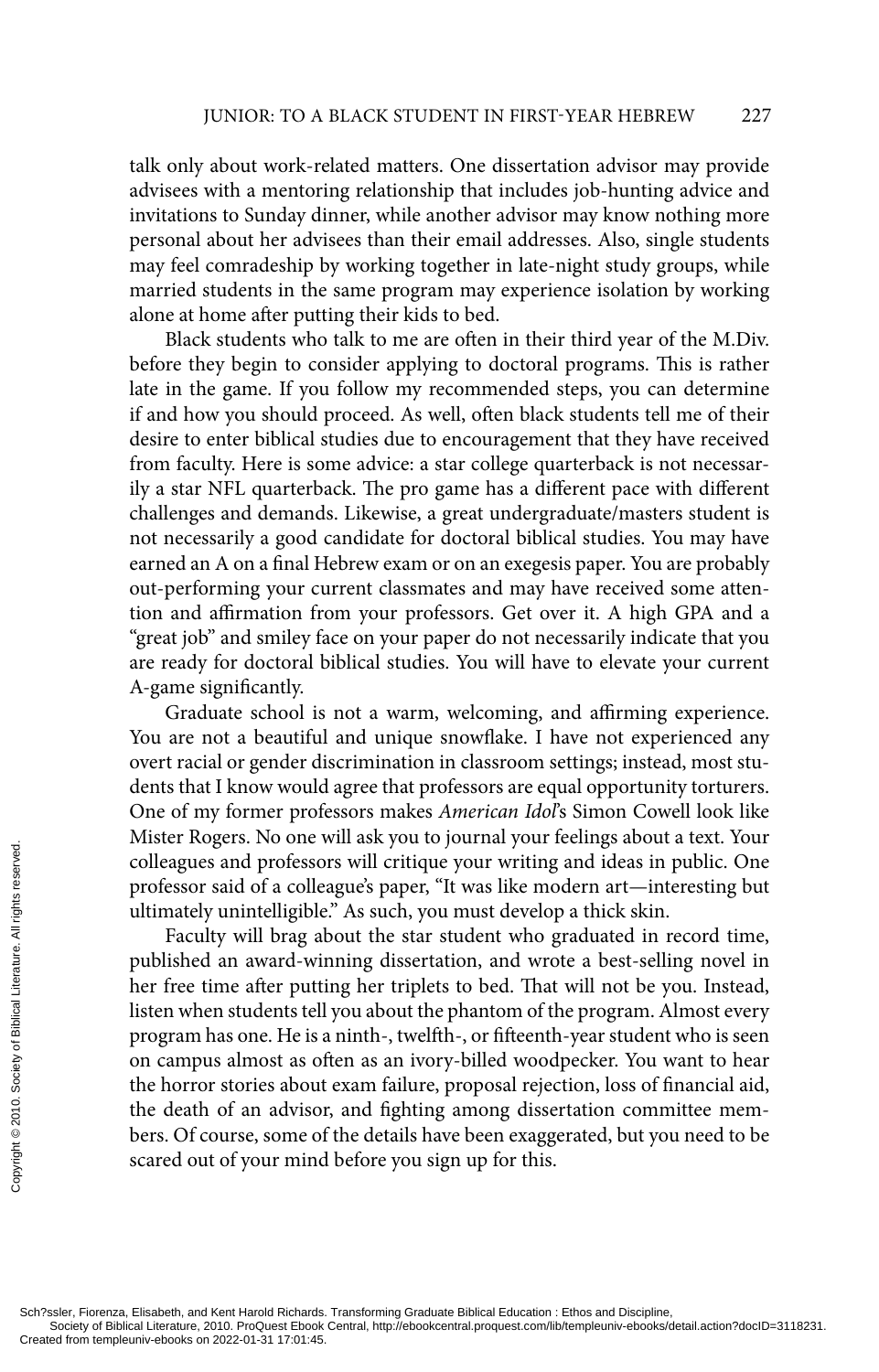## PLAN YOUR EXIT

Many couples focus so much on the details of the wedding that they neglect to think through key issues that will face the marriage that follows. Similarly, many students focus on gaining admission to a graduate program without thinking about the career that follows. Most biblical studies jobs are posted online in the SBL Career Center. Read the postings to get a sense of the job market in biblical studies. Think about the type of institution where you would like to work. Recognize that you may not land at a place similar to your doctoral institution. For example, I received my Ph.D. from a Presbyterian seminary, but I teach at a Catholic university. Do you want to teach at a small, church-affiliated college in the Bible Belt or at a seminary that has and welcomes openly gay and lesbian students? Do you want to teach at a large state school or at a historically black college or university? Are you willing to sign a statement of faith or to abide by a morals clause? Are you prepared to live in a town without an airport?

After earning your doctoral degree, you may have difficulties in landing a job, especially a tenure-track position. Those difficulties are compounded if you choose to limit your search to particular types of schools or to specific geographic locations. Are you prepared to move multiple times if you do not secure a tenure-track position initially or if you do not find a desirable tenuretrack position? Will your spouse/partner be able to find a job nearby? If single, will you find suitable partners on the local dating scene? If you have children, how will this process affect them? If you do not have children and intend to do so, how will this affect your plans to start a family? I do not know anyone who has a happy home life, a great publishing record, and stellar teaching evaluations. I have only a couple of colleagues who have two of the three.

If you secure a position, you may teach outside of areas in which you were trained. Often, junior faculty members teach introductory or general education courses regardless of specialty. I teach three courses each semester. I teach two sections of Introduction to Religion, a required first-year general education course. I also teach one undergraduate or masters-level course in Hebrew Bible. I do not teach biblical languages, and since almost none of my students have studied Hebrew or Greek, my Hebrew Bible classes are taught in translation. My department does not offer doctoral courses in biblical studies. CREAT FROM THE POSTAGE THE POSTAGE THE POSTAGE THE POSTAGE THE POSTAGE THE POSTAGE THE CHARGE THE CHARGE THE CHARGE THE CHARGE THE CHARGE THE COPYRIGHT Are you willing to after spending years lead specialization? Are you

 Are you willing to teach Old or New Testament or Bible survey courses after spending years learning the languages and methodologies used in your specialization? Are you willing to teach courses such as World Religions or Death and Dying? As a black faculty member, how will you respond if asked to teach liberation theology, Civil Rights history, or Afro-American religion? Some search committees and colleagues may assume that you can and desire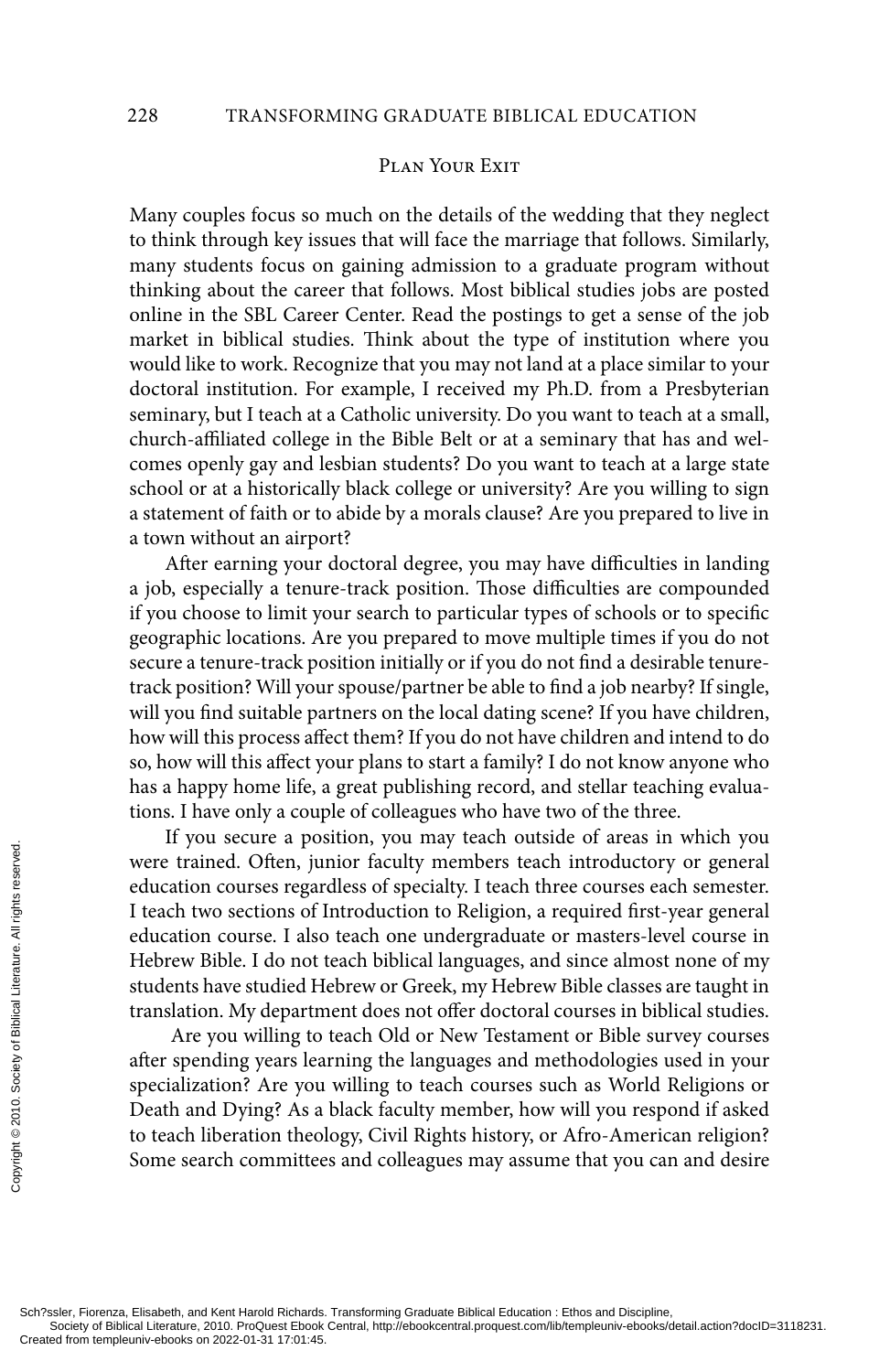to teach African-American hermeneutics and that you will become a mentor to black students. In a job interview one administrator asked me, "How will you help our African American students who need support in ministerial formation?" I responded, "I thought that this was a Hebrew Bible position." I did not get the job.

#### Examine Your Motivations

Think about why you want to do this. Are you interested in being Dr. So-and-So? Do want to become a public intellectual who appears on National Public Radio or Tavis Smiley? Do you want to wear a suit and bowtie and talk to a captive audience twice a week in wood-paneled lecture halls? Do you want a cameo film appearance like Cornel West in *The Matrix Reloaded* and *The Matrix Revolutions*? Are you trying to outdo your sister the cardiologist or your brother-in-law the investment banker? Are you trying to avoid getting a "real" job? Are you working out your daddy issues? Figure out what motivates you now and determine if entering biblical studies is the best way to get what it is that you really want.

Often, black students who express interest in biblical studies tell me of their desire to bridge the church-academy divide. They took one course by an exceptional biblical scholar and armed with a little knowledge, they desire to bring scholarly biblical tools to the folks in the pew. They tell me of their commitment to remaining involved in the local church during their doctoral programs and to supporting their church educational efforts. I am not, however, convinced that these motivations are enough to sustain a student through a multi-year doctoral program. Maybe your Sunday school classes were a formative part of your development. Perhaps you enjoy teaching Bible study. Do you love biblical studies enough to reconstruct hypothetical Proto-Semitic forms, vocalize Ugaritic, and recite Syriac paradigms on demand? You can study Bible without entering biblical studies as a profession. Are you certain that this path will lead you to where you want to go? During coursework, my colleagues outside of biblical studies would tease when they saw me reading Hebrew from my *BHS*. They would say, "Girl, the Bible has already been translated! I have a Bible in English right here. Why are you wasting time with that?!" Is that you? Ask yourself, "Do I want to engage in academic biblical scholarship?" Created from templeuniv-ebooks on 2022-01-31 17:01:45.<br>
Created from templeuniv-ebooks on 2022-01-31 17:01:45.<br>
Created from templeuniv-ebooks on 2022-01-31 17:01:45.<br>
Created from templeuniv-ebooks on 2022-01-31 17:01:45

# **REFLECTIONS**

Despite the horrors of graduate school, the highly competitive job market, and my hectic rookie year as a faculty member, I am glad that I entered and

Sch?ssler, Fiorenza, Elisabeth, and Kent Harold Richards. Transforming Graduate Biblical Education : Ethos and Discipline,